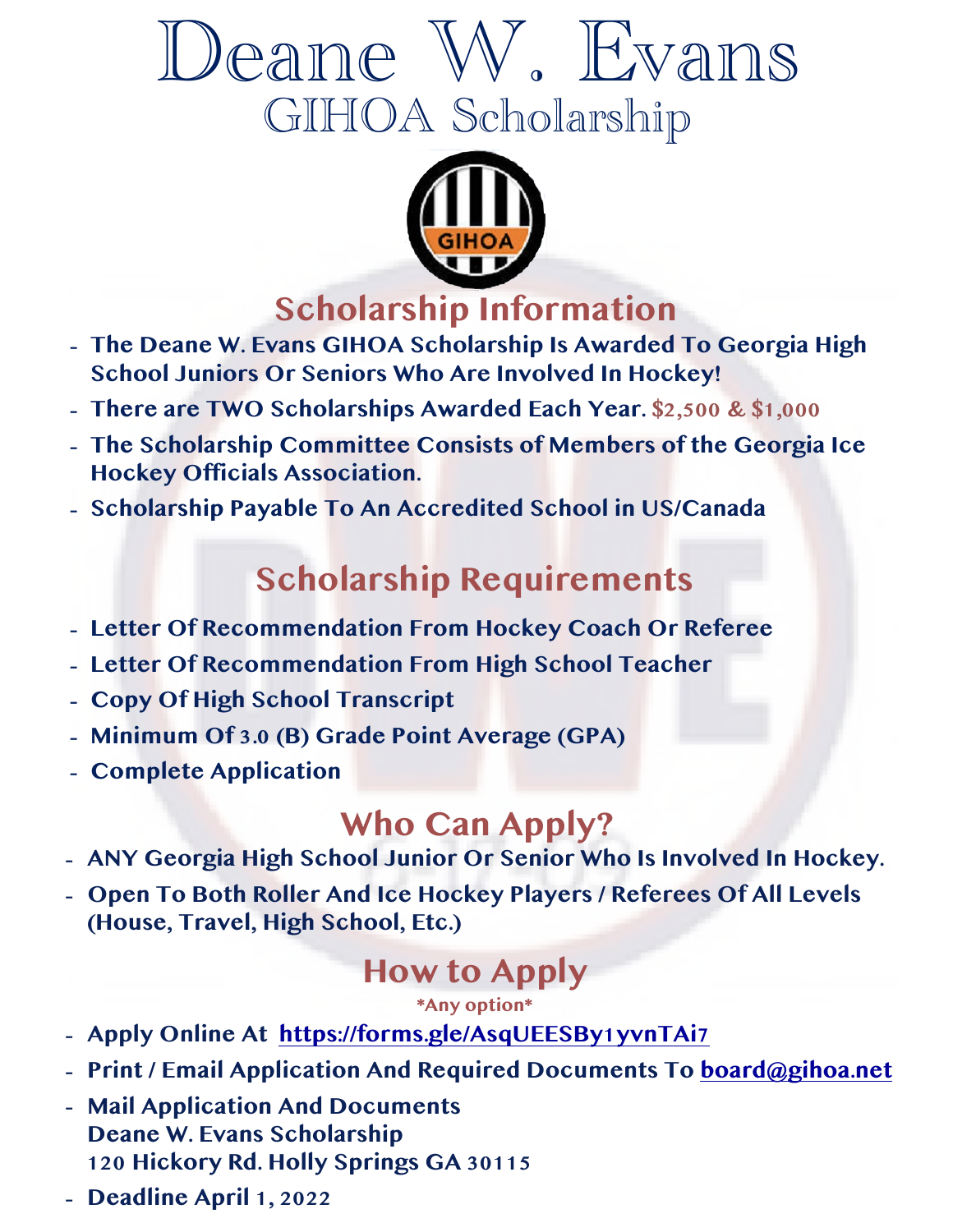#### Deane W. Evans. GIHOA Scholarship

#### **Personal Information**

| <b>Student name:</b><br>the contract of the contract of the contract of the contract of the contract of the contract of the contract of |              |  |
|-----------------------------------------------------------------------------------------------------------------------------------------|--------------|--|
|                                                                                                                                         |              |  |
| Phone:                                                                                                                                  | <b>Email</b> |  |
| School / Class Of:                                                                                                                      |              |  |

#### **Awards and Achievements**

Please describe any awards and achievements you have earned throughout your high school years. This may include but is not limited to hockey and academic achievements

#### **Extracurricular Activities**

Please describe any activates you may have been involved in during your high school years. This may include but is not limited to hockey based activities

#### **Community Service / Volunteer Activities**

Please describe any service-type activities you may have been involved with during your high school years. If circumstances did not allow you to participate in this activity, please explain.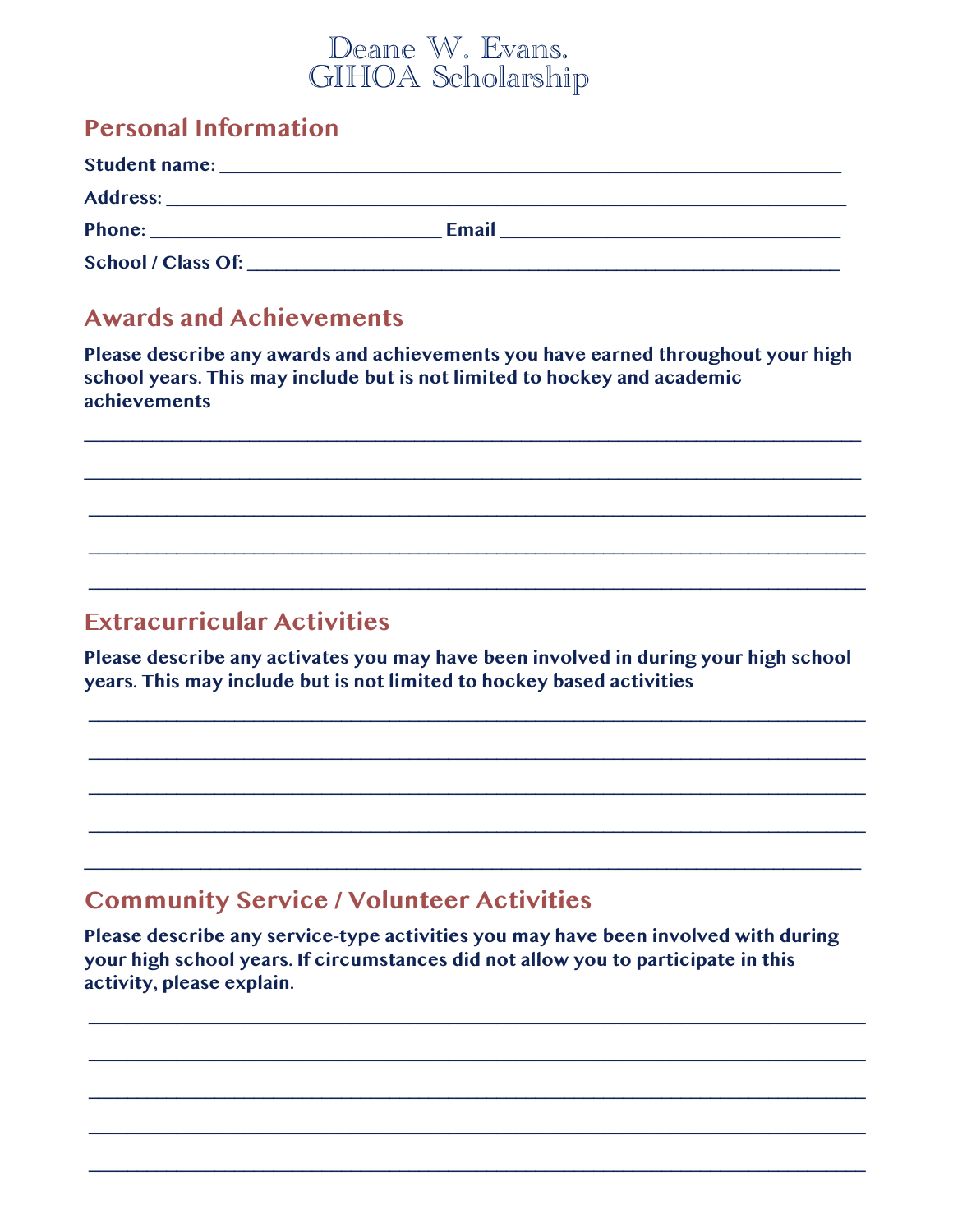### Deane W. Evans. GIHOA Scholarship

#### **Hockey Career**

Please briefly describe your hockey career. Age you started, type and levels played, most recent team(s) played for, etc.

#### **What Are Your Educational Goals?**

**What Are Your Life Goals?** 

**What Is Your Best Hockey Memory?**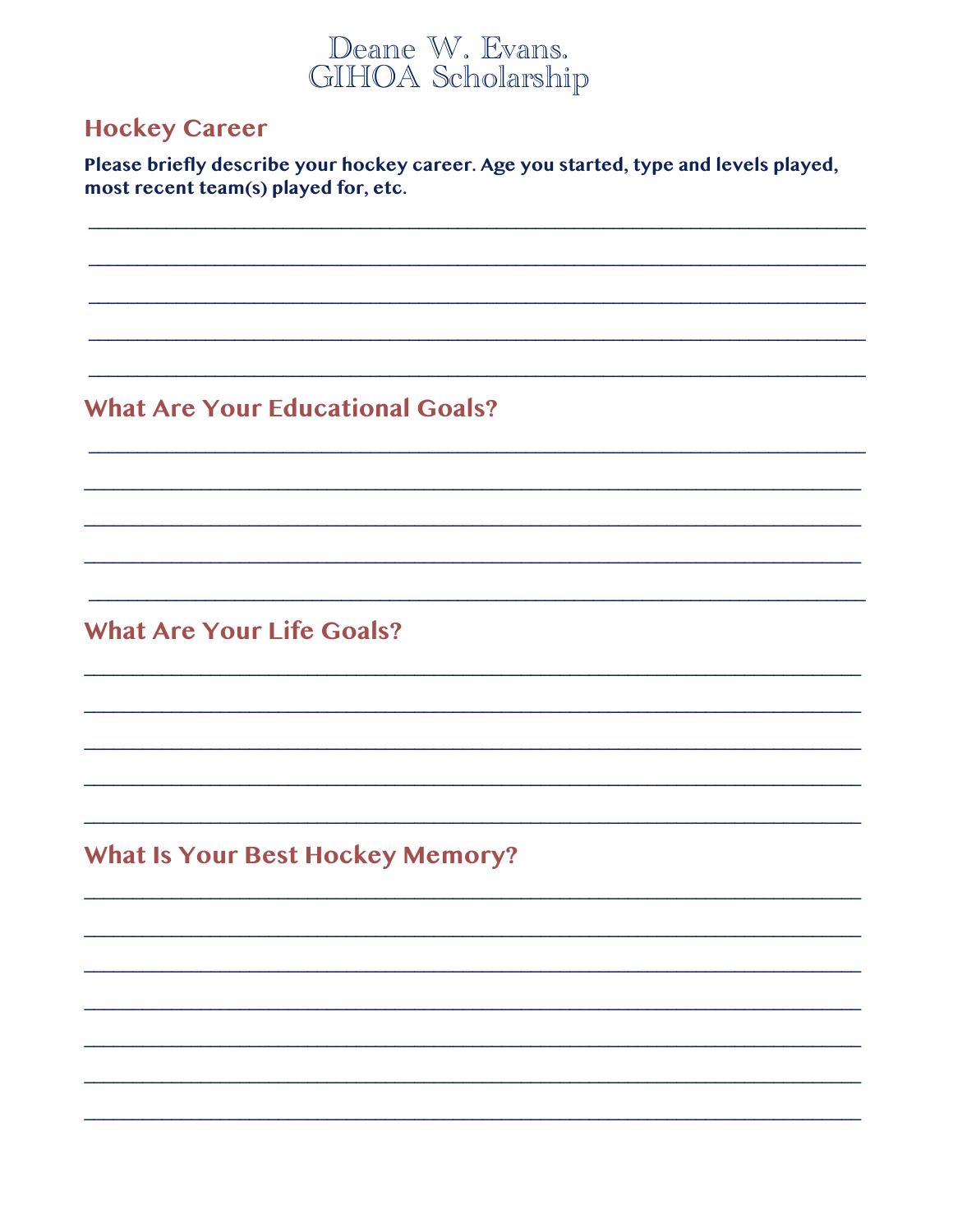# Deane W. Evans.<br>GIHOA Scholarship

#### **Short Answer**

What has hockey taught you and how will it benefit you in your future? (1-2 paragraphs)